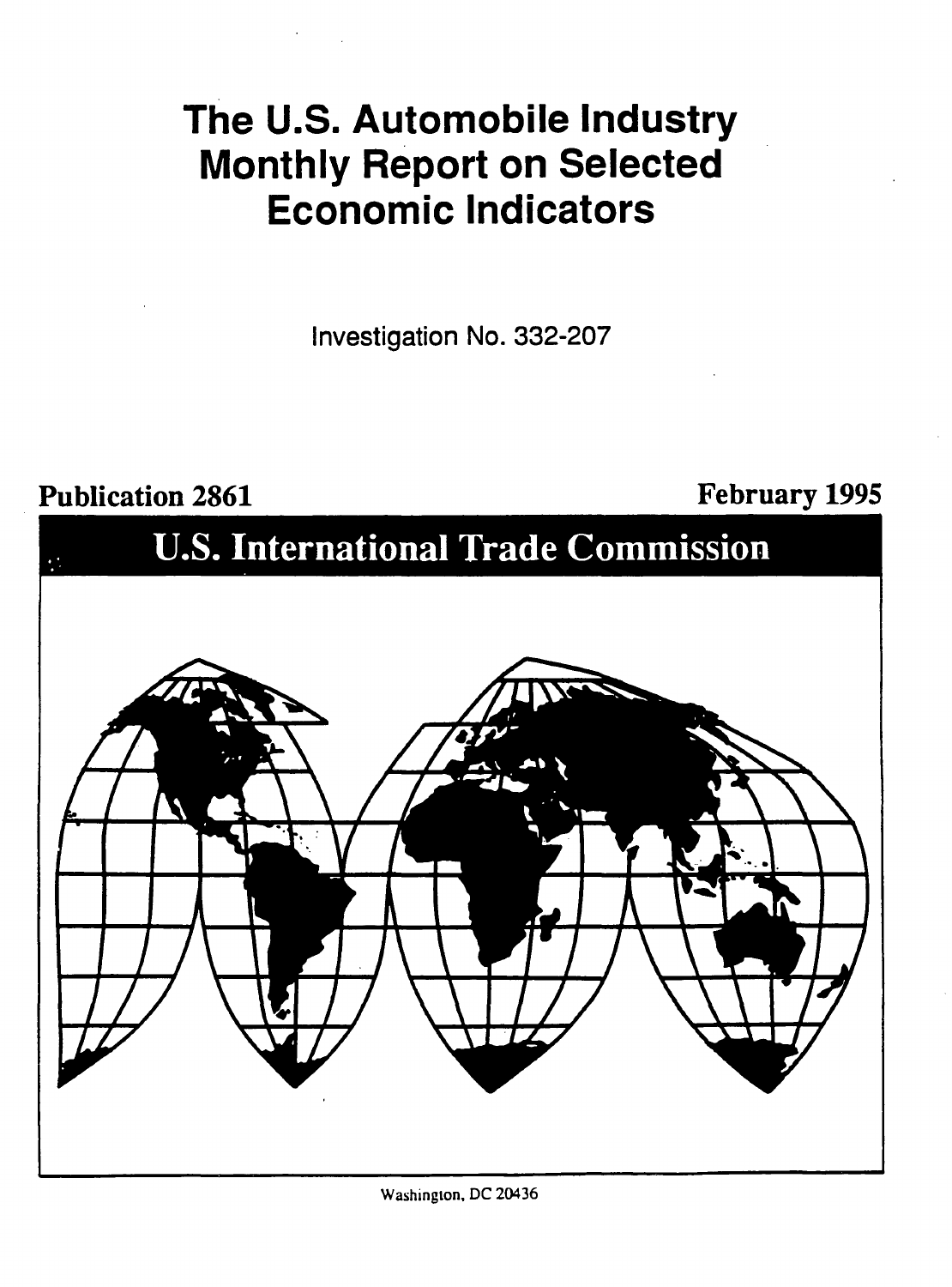# U.S. **International Trade Commission**

# COMMISSIONERS

Peter S. Watson, Chairman Janet A. Nuzum, Vice Chairman David B. Rohr Don E. Newquist Carol T. Crawford Lynn M. Bragg

> Robert A. Rogowsky Director of Operations

> Vern Simpson Director of Industries

*This report was prepared principally by* 

Michael Hagey

Services, Electronics and Transportation Division

 $\ddot{\phantom{1}}$ 

Address all communications to Secretary to the Commission United States International Trade Commission Washington, DC 20436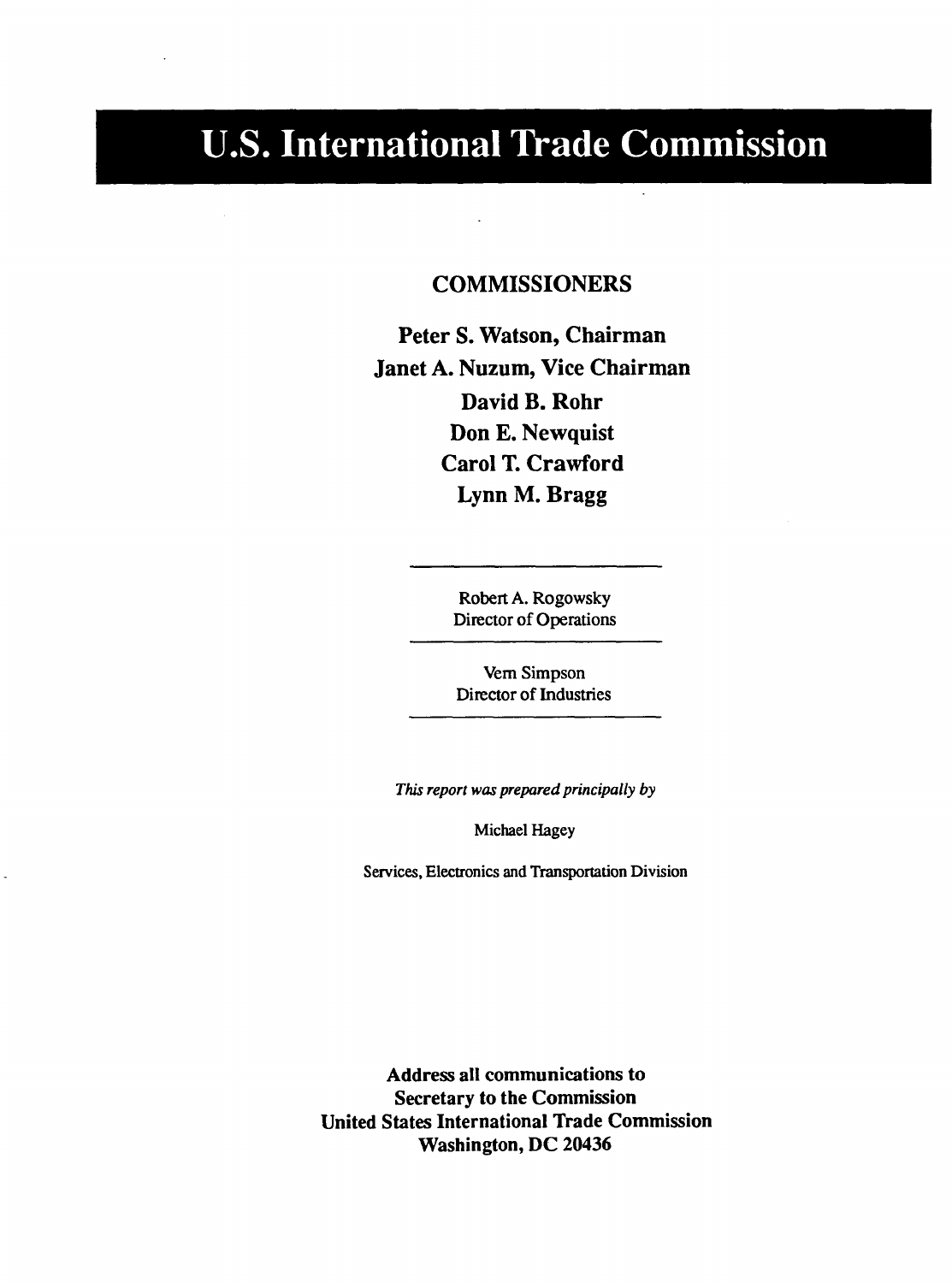# U.S. International Trade Commission

Washington, DC 20436

# The U.S. Automobile Industry Monthly Report on Selected Economic Indicators



Publication 2861  $\frac{1}{2}$   $\frac{1}{2}$  February 1995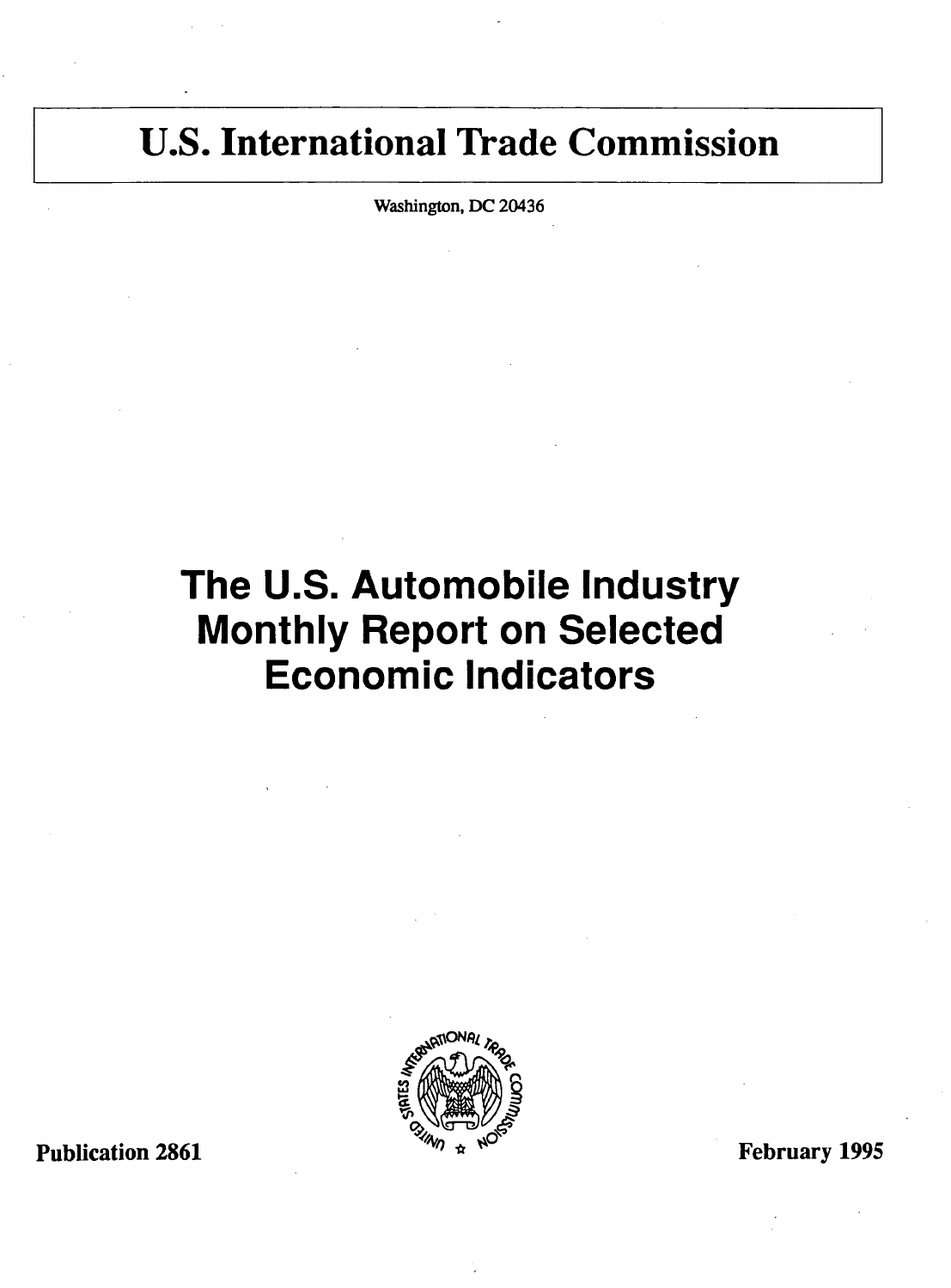$\label{eq:2.1} \mathcal{L} = \frac{1}{2} \sum_{i=1}^n \frac{1}{2} \sum_{j=1}^n \frac{1}{2} \sum_{j=1}^n \frac{1}{2} \sum_{j=1}^n \frac{1}{2} \sum_{j=1}^n \frac{1}{2} \sum_{j=1}^n \frac{1}{2} \sum_{j=1}^n \frac{1}{2} \sum_{j=1}^n \frac{1}{2} \sum_{j=1}^n \frac{1}{2} \sum_{j=1}^n \frac{1}{2} \sum_{j=1}^n \frac{1}{2} \sum_{j=1}^n \frac{1}{2} \sum_{j=$  $\mathcal{L}(\mathcal{L}^{\mathcal{L}})$  and  $\mathcal{L}^{\mathcal{L}}$  and  $\mathcal{L}^{\mathcal{L}}$  and  $\mathcal{L}^{\mathcal{L}}$  $\label{eq:2.1} \frac{1}{\sqrt{2}}\left(\frac{1}{\sqrt{2}}\right)^{2} \left(\frac{1}{\sqrt{2}}\right)^{2} \left(\frac{1}{\sqrt{2}}\right)^{2} \left(\frac{1}{\sqrt{2}}\right)^{2} \left(\frac{1}{\sqrt{2}}\right)^{2} \left(\frac{1}{\sqrt{2}}\right)^{2} \left(\frac{1}{\sqrt{2}}\right)^{2} \left(\frac{1}{\sqrt{2}}\right)^{2} \left(\frac{1}{\sqrt{2}}\right)^{2} \left(\frac{1}{\sqrt{2}}\right)^{2} \left(\frac{1}{\sqrt{2}}\right)^{2} \left(\$ 

 $\label{eq:2.1} \frac{1}{2} \int_{\mathbb{R}^3} \left| \frac{1}{\lambda} \left( \frac{1}{\lambda} \right) \right| \, d\mu = \frac{1}{2} \int_{\mathbb{R}^3} \left| \frac{1}{\lambda} \left( \frac{1}{\lambda} \right) \right| \, d\mu = \frac{1}{2} \int_{\mathbb{R}^3} \left| \frac{1}{\lambda} \right| \, d\mu.$ 

 $\label{eq:2.1} \mathcal{L}(\mathcal{L}(\mathcal{L})) = \mathcal{L}(\mathcal{L}(\mathcal{L})) = \mathcal{L}(\mathcal{L}(\mathcal{L})) = \mathcal{L}(\mathcal{L}(\mathcal{L})) = \mathcal{L}(\mathcal{L}(\mathcal{L}))$ 

 $\label{eq:2.1} \frac{1}{2} \sum_{i=1}^n \frac{1}{2} \sum_{j=1}^n \frac{1}{2} \sum_{j=1}^n \frac{1}{2} \sum_{j=1}^n \frac{1}{2} \sum_{j=1}^n \frac{1}{2} \sum_{j=1}^n \frac{1}{2} \sum_{j=1}^n \frac{1}{2} \sum_{j=1}^n \frac{1}{2} \sum_{j=1}^n \frac{1}{2} \sum_{j=1}^n \frac{1}{2} \sum_{j=1}^n \frac{1}{2} \sum_{j=1}^n \frac{1}{2} \sum_{j=1}^n \frac{$ 

 $\label{eq:2.1} \frac{1}{\sqrt{2}}\int_{\mathbb{R}^3}\frac{1}{\sqrt{2}}\left(\frac{1}{\sqrt{2}}\right)^2\frac{1}{\sqrt{2}}\left(\frac{1}{\sqrt{2}}\right)^2\frac{1}{\sqrt{2}}\left(\frac{1}{\sqrt{2}}\right)^2\frac{1}{\sqrt{2}}\left(\frac{1}{\sqrt{2}}\right)^2.$ 

 $\label{eq:2.1} \begin{split} \mathcal{L}_{\text{max}}(\mathcal{L}_{\text{max}}(\mathcal{L}_{\text{max}}(\mathcal{L}_{\text{max}}(\mathcal{L}_{\text{max}}(\mathcal{L}_{\text{max}}(\mathcal{L}_{\text{max}}(\mathcal{L}_{\text{max}}(\mathcal{L}_{\text{max}}(\mathcal{L}_{\text{max}}(\mathcal{L}_{\text{max}}(\mathcal{L}_{\text{max}}(\mathcal{L}_{\text{max}}(\mathcal{L}_{\text{max}}(\mathcal{L}_{\text{max}}(\mathcal{L}_{\text{max}}(\mathcal{L}_{\text{max}}(\mathcal{L}_{\text{max}}(\mathcal{L}_{\text$ 

 $\sim 10^{-1}$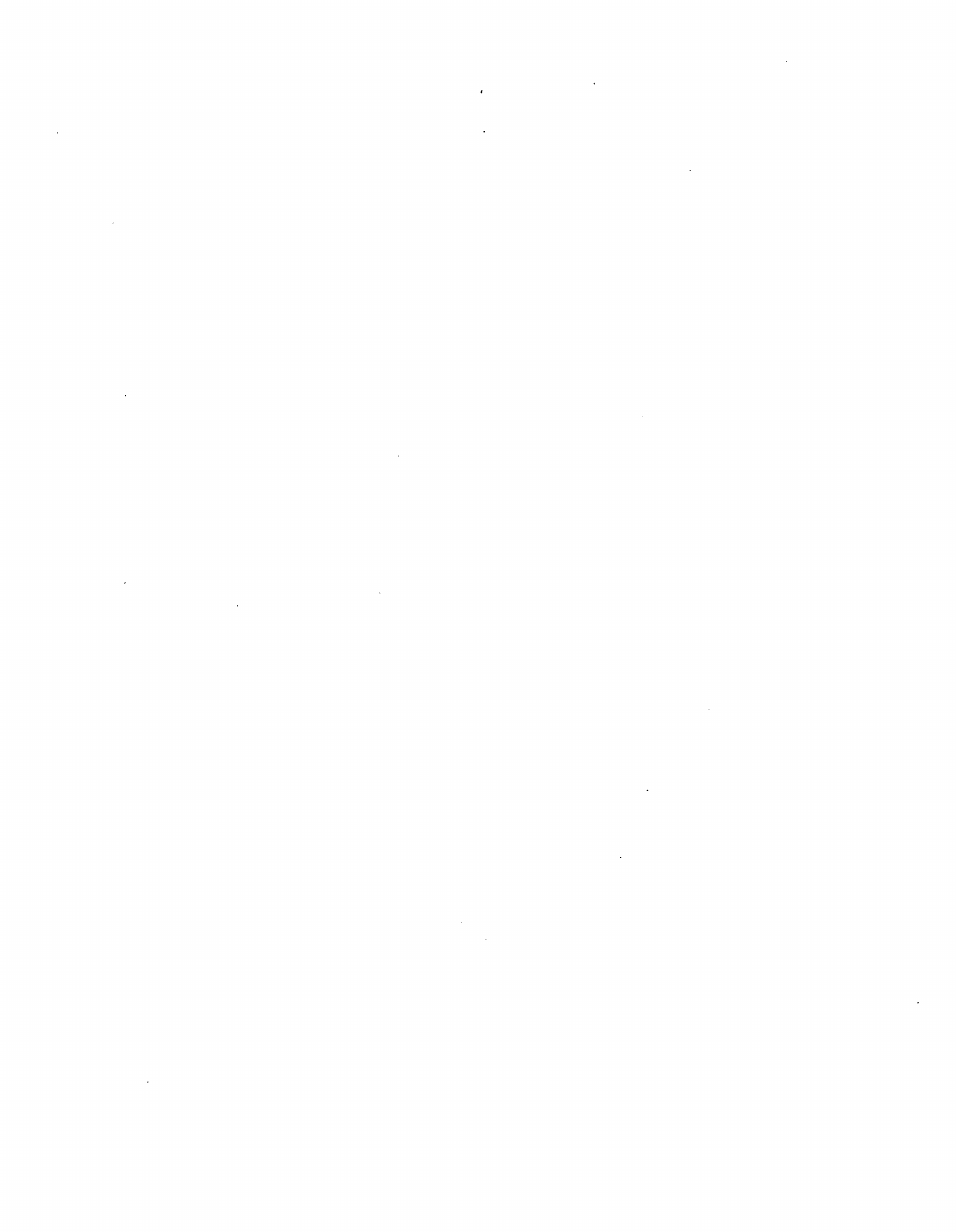#### PREFACE

In November 1980, the U.S. International Trade Commission, under section 201 of the Trade Act of 1974, determined that certain motor vehicles and certain chassis and bodies therefor were not being imported into the United States in such increased quantities as to be a substantial cause of serious injury, or threat thereof, to the domestic industry producing articles like or directly competitive with the imported articles (inv. No. TA-201-44). In December 1980, the Subcommittee on Trade, Committee on Ways and Means of the U.S. House of Representatives, requested that the Commission provide it with monthly data on U.S. automobile imports, sales, production, and prices. In late December 1980, the Commission instituted inv. No. 332-121, U.S. Automobile Industry Monthly Report on Selected Economic Indicators. The request by the Subcommittee on Trade of the House Committee on Ways and Means for monthly data on the automobile industry was renewed four times between 1981-85, with the final request in 1985 (inv. No. 332-207) having no fixed date for termination.

The report uses trade data compiled from official statistics of the U.S. Department of Commerce. Sales, production, and certain price data are derived from Automotive News. The U.S. Department of Labor provides employment and consumer and producer price data, while quarterly financial results for U.S. owned automakers are from various public sources.

i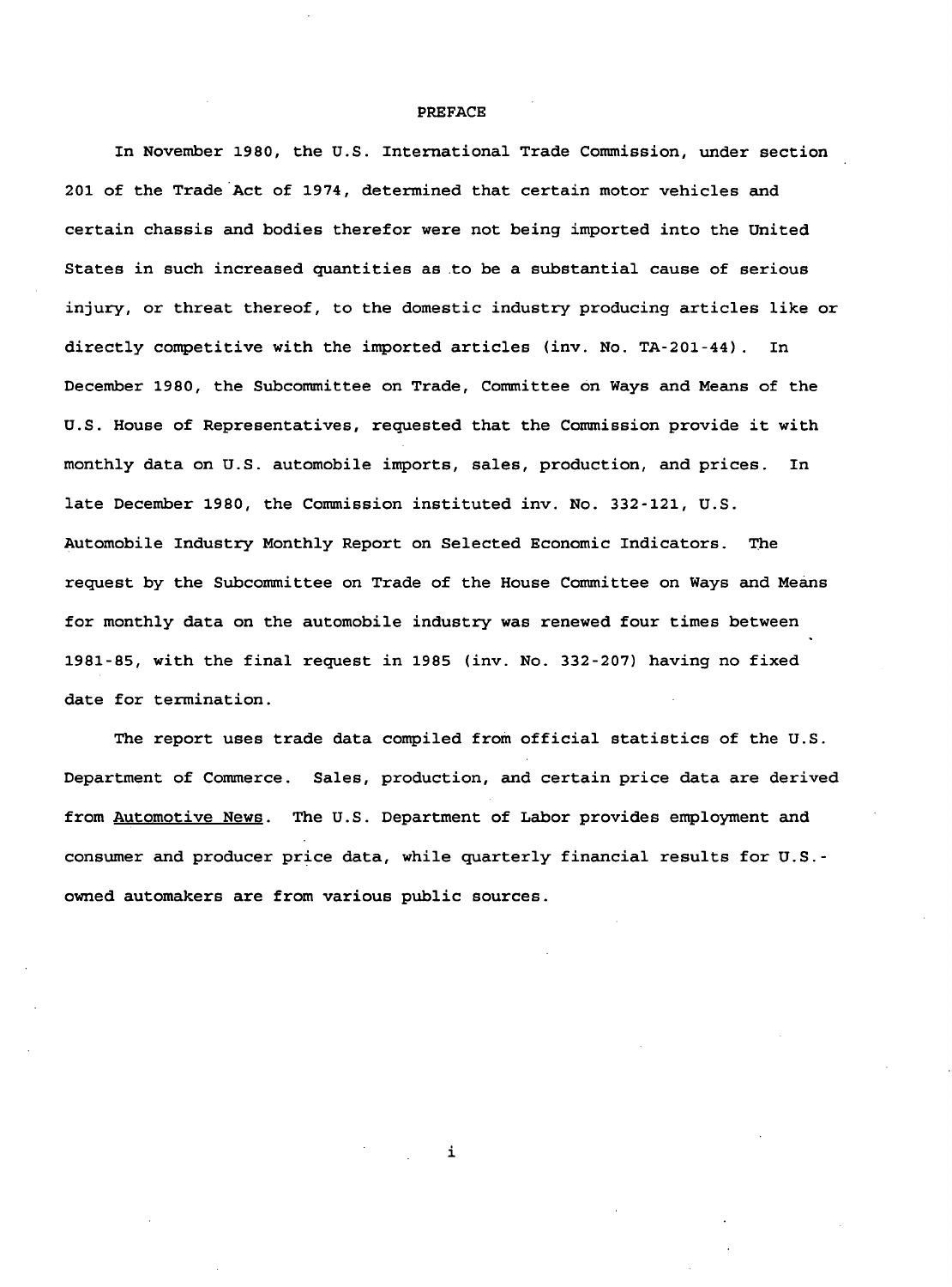$\label{eq:2.1} \frac{1}{\sqrt{2\pi}}\int_{0}^{\infty}\frac{1}{\sqrt{2\pi}}\left(\frac{1}{\sqrt{2\pi}}\right)^{2\alpha} \frac{1}{\sqrt{2\pi}}\int_{0}^{\infty}\frac{1}{\sqrt{2\pi}}\frac{1}{\sqrt{2\pi}}\frac{1}{\sqrt{2\pi}}\frac{1}{\sqrt{2\pi}}\frac{1}{\sqrt{2\pi}}\frac{1}{\sqrt{2\pi}}\frac{1}{\sqrt{2\pi}}\frac{1}{\sqrt{2\pi}}\frac{1}{\sqrt{2\pi}}\frac{1}{\sqrt{2\pi}}\frac{1}{\sqrt{2\pi}}\frac{$  $\label{eq:2.1} \frac{1}{2} \sum_{i=1}^n \frac{1}{2} \sum_{j=1}^n \frac{1}{2} \sum_{j=1}^n \frac{1}{2} \sum_{j=1}^n \frac{1}{2} \sum_{j=1}^n \frac{1}{2} \sum_{j=1}^n \frac{1}{2} \sum_{j=1}^n \frac{1}{2} \sum_{j=1}^n \frac{1}{2} \sum_{j=1}^n \frac{1}{2} \sum_{j=1}^n \frac{1}{2} \sum_{j=1}^n \frac{1}{2} \sum_{j=1}^n \frac{1}{2} \sum_{j=1}^n \frac{$  $\mathcal{L}^{\mathcal{L}}(\mathcal{L}^{\mathcal{L}})$  and  $\mathcal{L}^{\mathcal{L}}(\mathcal{L}^{\mathcal{L}})$  and  $\mathcal{L}^{\mathcal{L}}(\mathcal{L}^{\mathcal{L}})$  $\label{eq:2.1} \frac{1}{\sqrt{2}}\int_{\mathbb{R}^3}\frac{1}{\sqrt{2}}\left(\frac{1}{\sqrt{2}}\right)^2\left(\frac{1}{\sqrt{2}}\right)^2\left(\frac{1}{\sqrt{2}}\right)^2\left(\frac{1}{\sqrt{2}}\right)^2\left(\frac{1}{\sqrt{2}}\right)^2\left(\frac{1}{\sqrt{2}}\right)^2\left(\frac{1}{\sqrt{2}}\right)^2\left(\frac{1}{\sqrt{2}}\right)^2\left(\frac{1}{\sqrt{2}}\right)^2\left(\frac{1}{\sqrt{2}}\right)^2\left(\frac{1}{\sqrt{2}}\right)^2\left(\frac$  $\label{eq:2.1} \frac{1}{\sqrt{2}}\int_{\mathbb{R}^3}\frac{1}{\sqrt{2}}\left(\frac{1}{\sqrt{2}}\right)^2\left(\frac{1}{\sqrt{2}}\right)^2\left(\frac{1}{\sqrt{2}}\right)^2\left(\frac{1}{\sqrt{2}}\right)^2\left(\frac{1}{\sqrt{2}}\right)^2.$  $\label{eq:2.1} \frac{1}{\sqrt{2}}\int_{\mathbb{R}^3}\frac{1}{\sqrt{2}}\left(\frac{1}{\sqrt{2}}\right)^2\frac{1}{\sqrt{2}}\left(\frac{1}{\sqrt{2}}\right)^2\frac{1}{\sqrt{2}}\left(\frac{1}{\sqrt{2}}\right)^2\frac{1}{\sqrt{2}}\left(\frac{1}{\sqrt{2}}\right)^2.$  $\mathcal{L}(\mathcal{L}(\mathcal{L}))$  and  $\mathcal{L}(\mathcal{L}(\mathcal{L}))$  . The contribution of the contribution of the contribution of the contribution of the contribution of the contribution of the contribution of the contribution of the contribut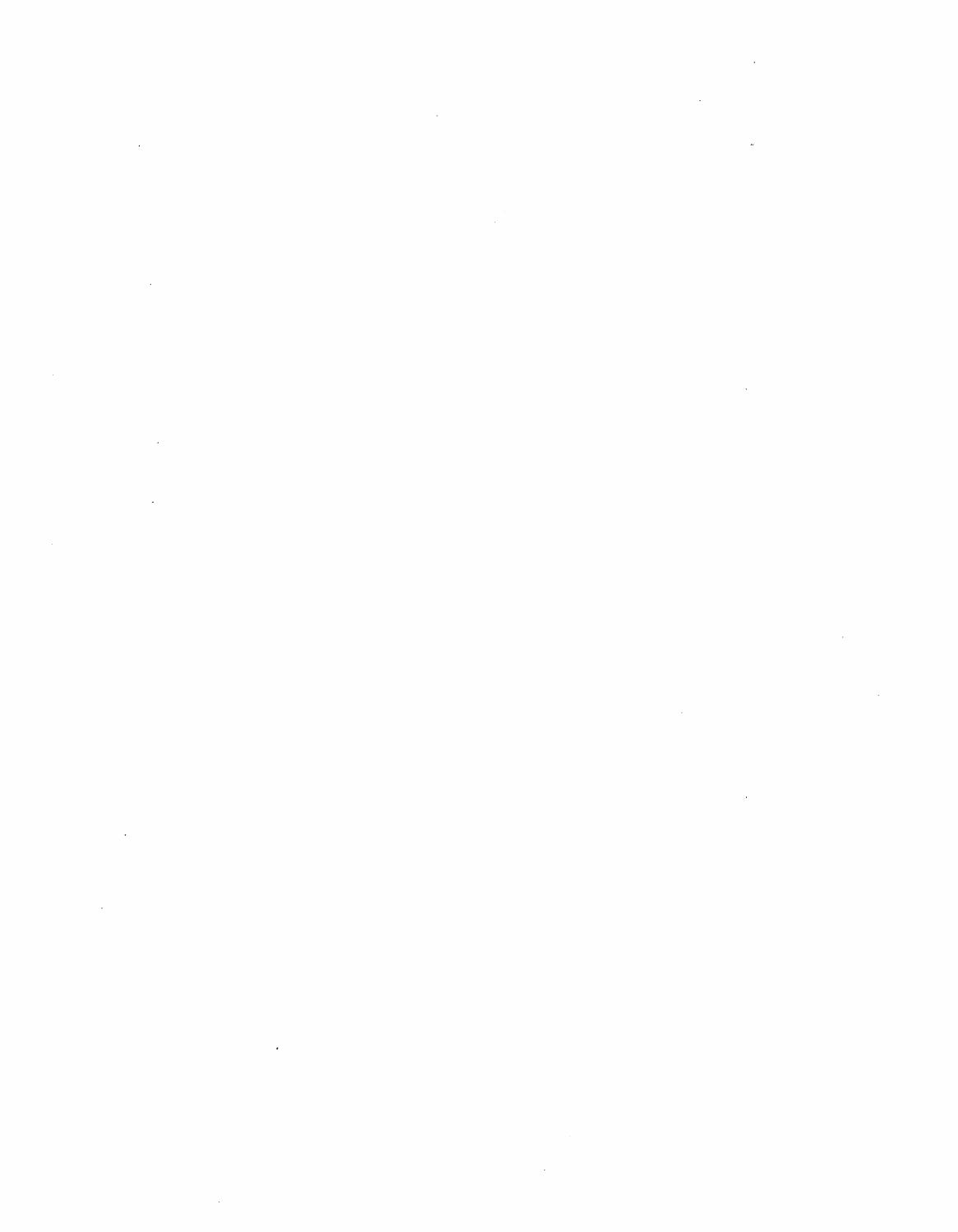## CONTENTS

 $\mathcal{L}$ 

 $\bar{z}$ 

 $\bar{z}$ 

 $\bar{z}$ 

# Tables

| $\mathbf{1}$ .            | New passenger automobiles: U.S. retail sales of domestic<br>production, production, inventory, days' supply, and |    |
|---------------------------|------------------------------------------------------------------------------------------------------------------|----|
|                           | employment, by specified periods, February 1993-January 1995 1                                                   |    |
| $\overline{\mathbf{2}}$ . | New passenger automobiles: U.S. imports, by principal sources                                                    |    |
|                           |                                                                                                                  |    |
| 3.                        | Lightweight automobile trucks and bodies and cab/chassis for                                                     |    |
|                           | lightweight automobile trucks: U.S. imports, by principal                                                        |    |
|                           | sources and by specified periods, January 1993-December 1994 3                                                   |    |
| 4.                        | New passenger automobiles: U.S. exports of domestic                                                              |    |
|                           | merchandise, by principal markets and by specified periods,                                                      |    |
|                           |                                                                                                                  | 4  |
| 5.                        | Lightweight automobile trucks and bodies and cab/chassis for                                                     |    |
|                           | lightweight automobile trucks: U.S. exports of domestic                                                          |    |
|                           | merchandise, by principal markets and by specified periods,                                                      |    |
|                           |                                                                                                                  | 5. |
| 6.                        | New passenger automobiles: Sales of domestic and imported                                                        |    |
|                           | passenger automobiles and sales of imported passenger                                                            |    |
|                           | automobiles as a percent of total U.S. sales, by specified                                                       |    |
|                           |                                                                                                                  | 6  |
| 7.                        | New passenger automobiles: Price indexes, by specified periods,                                                  |    |
|                           |                                                                                                                  | 6  |
| 8.                        | New passenger automobiles: Retail price changes in the U.S.                                                      |    |
|                           |                                                                                                                  | 7  |
| 9.                        | Sales and profits (loss) on major U.S. automobile manufacturers'                                                 |    |
|                           | operations, by specified periods, 1993 and 1994                                                                  | 7  |
| 10.                       | Manufacturers' suggested retail prices of selected U.S. and                                                      |    |
|                           | Japanese automobiles, April 1981-February 1995 8                                                                 |    |
|                           |                                                                                                                  |    |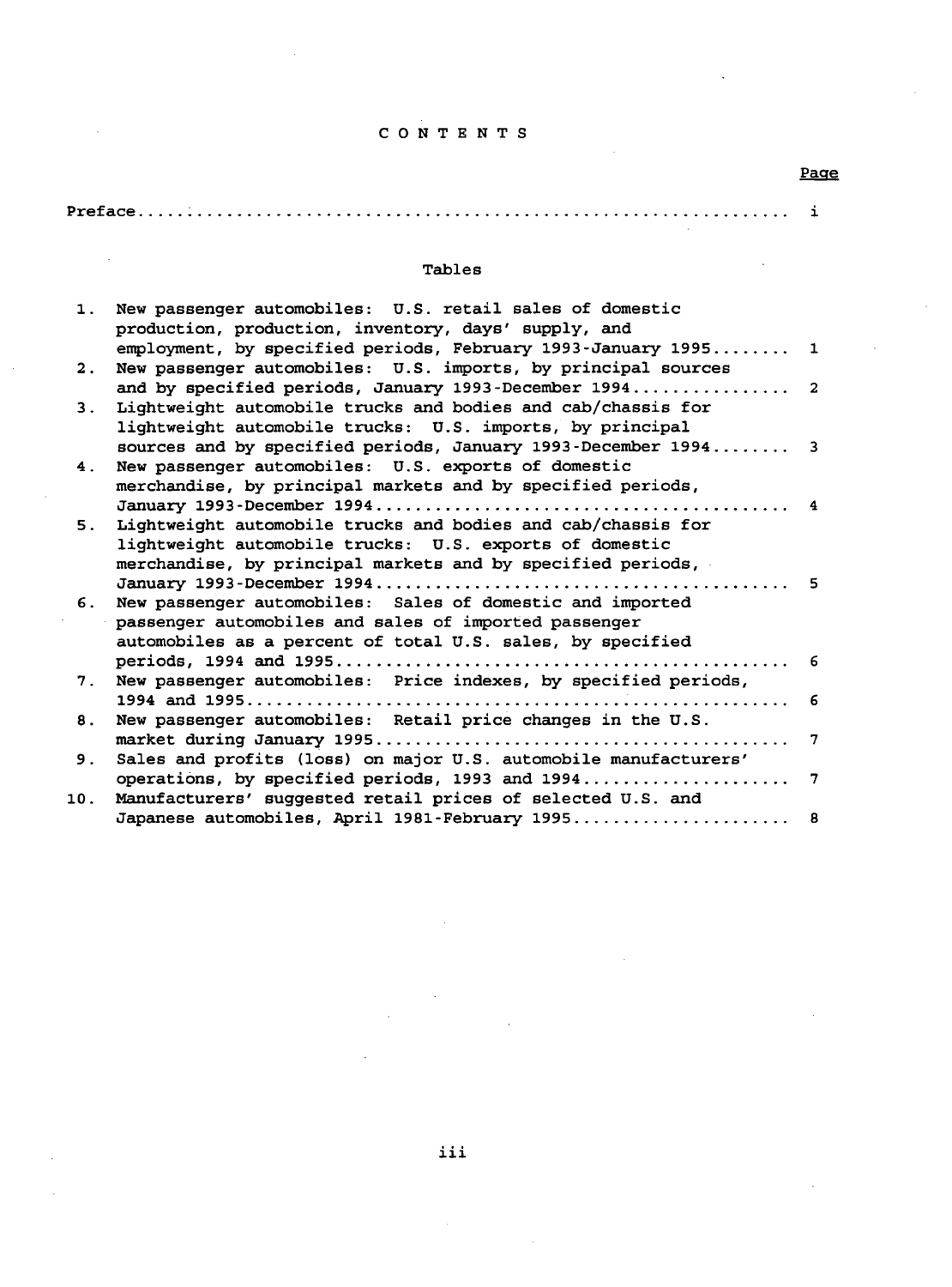$\label{eq:2.1} \frac{1}{\sqrt{2}}\int_{0}^{\infty}\frac{1}{\sqrt{2\pi}}\left(\frac{1}{\sqrt{2\pi}}\right)^{2\alpha} \frac{1}{\sqrt{2\pi}}\int_{0}^{\infty}\frac{1}{\sqrt{2\pi}}\left(\frac{1}{\sqrt{2\pi}}\right)^{\alpha} \frac{1}{\sqrt{2\pi}}\frac{1}{\sqrt{2\pi}}\int_{0}^{\infty}\frac{1}{\sqrt{2\pi}}\frac{1}{\sqrt{2\pi}}\frac{1}{\sqrt{2\pi}}\frac{1}{\sqrt{2\pi}}\frac{1}{\sqrt{2\pi}}\frac{1}{\sqrt{2\pi}}$ 

 $\label{eq:2.1} \frac{1}{\sqrt{2}}\left(\frac{1}{\sqrt{2}}\right)^{2} \left(\frac{1}{\sqrt{2}}\right)^{2} \left(\frac{1}{\sqrt{2}}\right)^{2} \left(\frac{1}{\sqrt{2}}\right)^{2} \left(\frac{1}{\sqrt{2}}\right)^{2} \left(\frac{1}{\sqrt{2}}\right)^{2} \left(\frac{1}{\sqrt{2}}\right)^{2} \left(\frac{1}{\sqrt{2}}\right)^{2} \left(\frac{1}{\sqrt{2}}\right)^{2} \left(\frac{1}{\sqrt{2}}\right)^{2} \left(\frac{1}{\sqrt{2}}\right)^{2} \left(\$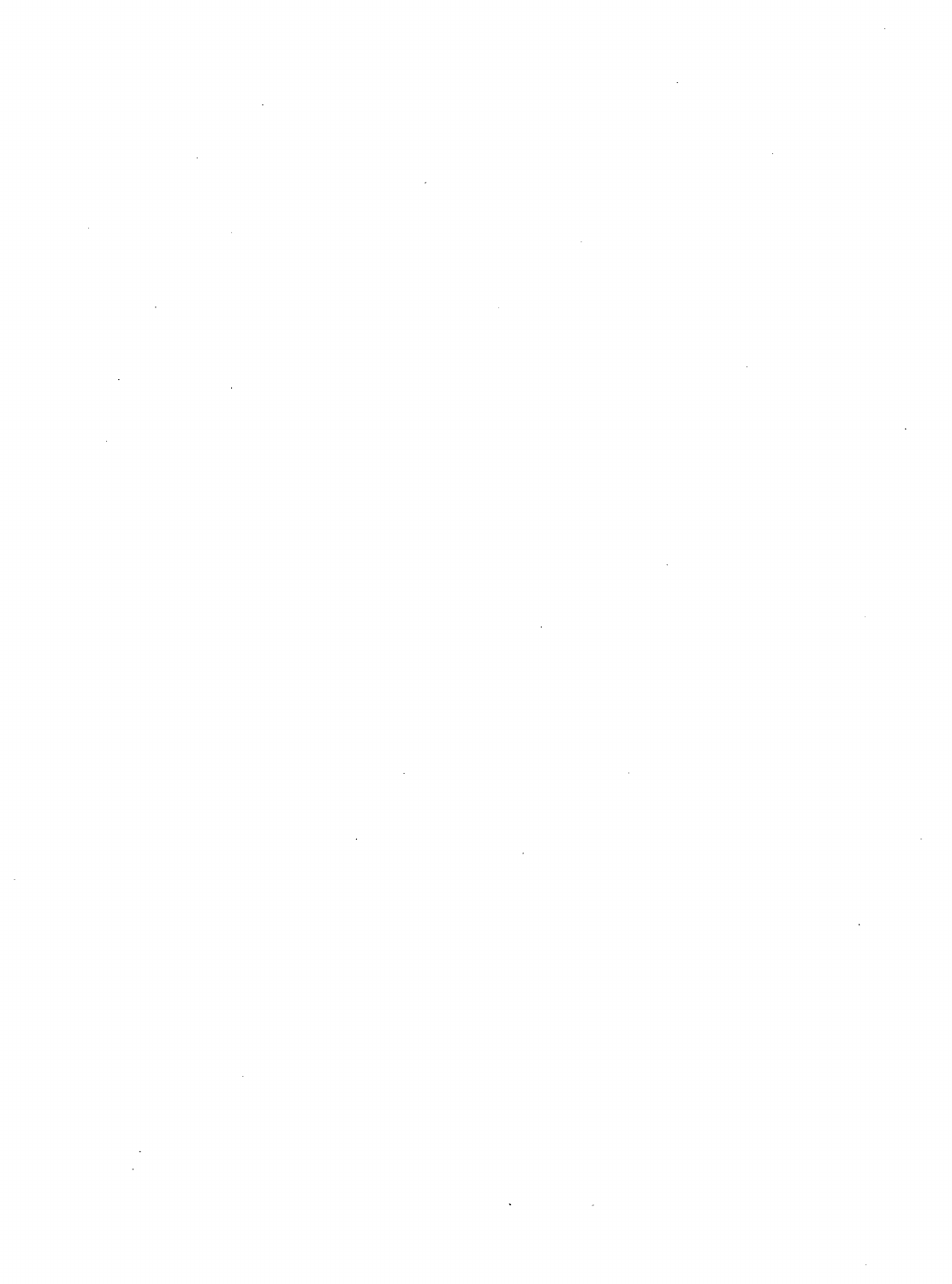New passenger automobiles: U.S. retail sales of domestic production, production, inventory, days' supply, and employment, by specified periods, February 1993- January 1995

|                                                       | 1994-95          |                                      |                | 1993-94                       |                |
|-------------------------------------------------------|------------------|--------------------------------------|----------------|-------------------------------|----------------|
|                                                       | Dec.             | Jan.                                 | Feb. 1994-     | Jan.                          | Feb. 1993-     |
| <b>Item</b>                                           | 1994             | 1995                                 | Jan. 1995      | 1994                          | Jan. 1994      |
| Retail sales of domes-                                |                  |                                      |                |                               |                |
| tic production<br>Production                          | 562<br>510       | 468<br>547                           | 7,170<br>6,624 | 480<br>530                    | 6,507<br>5,345 |
| Inventory                                             | 1,438            | 1,534                                | (1)            | 1,407                         |                |
| Days' supply <sup>2</sup><br>Employment: <sup>3</sup> | 67               | 81                                   | $(1)$ .        | 65                            |                |
| Total employees<br>Production workers                 | $9164$<br>$7124$ | 926 <sup>5</sup><br>719 <sup>5</sup> | (1)            | 847 <sup>6</sup><br>$648^{6}$ |                |

 $\frac{1}{1}$  Not applicable.

2 Days' supply is an average for each class size which is determined by the previous month's retail sales.

<sup>3</sup> Employment data are for SIC 371 (motor vehicles and motor vehicle equipment).<br><sup>4</sup> Data are for November 1994, revised.

5 Data are for December 1994.

6 Data are for December 1993.

Source: Production, retail sales, days' supply, and inventory, Automotive News; and employment, U.S. Department of Labor.

1

فلمبر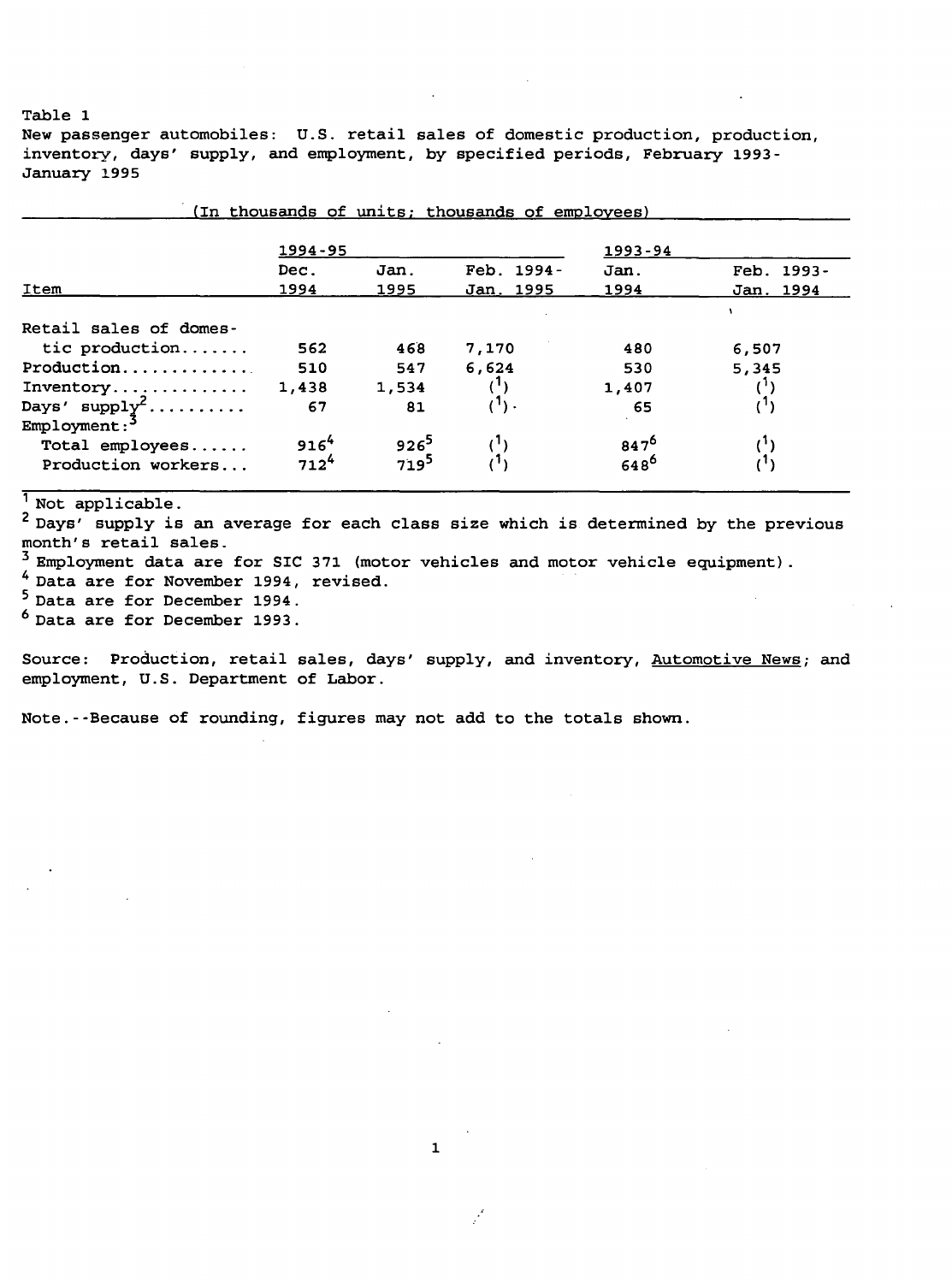New passenger automobiles: U.S. imports, by principal sources and by specified periods, January 1993-December 1994

|                           | 1994           |           |                       | 1993      |            |  |  |  |  |  |
|---------------------------|----------------|-----------|-----------------------|-----------|------------|--|--|--|--|--|
|                           | Nov.           | Dec.      | Jan. 1994-            | Dec.      | Jan. 1993- |  |  |  |  |  |
| Source                    | 1994           | 1994      | Dec. 1994             | 1993      | Dec. 1993  |  |  |  |  |  |
|                           |                |           |                       |           |            |  |  |  |  |  |
|                           |                |           | Quantity (units)      |           |            |  |  |  |  |  |
| Japan                     | 133,396        | 131,212   | 1,593,169             | 143,873   | 1,597,391  |  |  |  |  |  |
| Canada.                   | 165,722        | 147,916   | 1,591,326             | 104,108   | 1,468,272  |  |  |  |  |  |
| Germany                   | 19,917         | 22,801    | 187,999               | 16,719    | 184,356    |  |  |  |  |  |
| Korea, South              | 15,597         | 21,930    | 217,962               | 16,698    | 126,576    |  |  |  |  |  |
| Sweden                    | 7,748          | 9,924     | 63,867                | 3,802     | 58,742     |  |  |  |  |  |
| Mexico                    | 38,489         | 43,947    | 360,370               | 31,295    | 299,634    |  |  |  |  |  |
| United Kingdom            | 3,671          | 4,938     | 28,239                | 3,032     | 20,048     |  |  |  |  |  |
| Italy                     | 160            | 138       | 1,028                 | 51        | 1,199      |  |  |  |  |  |
| $Frame \dots \dots \dots$ | 5              | 0         | 60                    | 5         | 28         |  |  |  |  |  |
| Brazil                    | $\overline{a}$ | 1         | 16                    | 4         | 4,907      |  |  |  |  |  |
| All other                 | 4,512          | 2,707     | 52.978                | 4,484     | 47,303     |  |  |  |  |  |
| $Total$                   | 389,219        | 385,514   | 4,097,014             | 324,071   | 3,808,460  |  |  |  |  |  |
|                           |                |           |                       |           |            |  |  |  |  |  |
|                           |                |           | Value (1,000 dollars) |           |            |  |  |  |  |  |
| Japan                     | 2,015,277      | 2,001,529 | 24, 279, 858          | 2,157,410 | 21,874,081 |  |  |  |  |  |
| Canada                    | 2,449,536      | 2,133,346 | 22,515,616            | 1,350,882 | 18,266,715 |  |  |  |  |  |
| Germany                   | 648,157        | 756,462   | 5,776,161             | 556,497   | 5,401,085  |  |  |  |  |  |
| Korea, South              | 110,476        | 156,230   | 1,470,334             | 97,514    | 734,680    |  |  |  |  |  |
| $S$ weden                 | 158,280        | 203,530   | 1,257,986             | 70,122    | 1,145,143  |  |  |  |  |  |
| Mexico                    | 434,043        | 536,171   | 3,943,418             | 331,106   | 3,083,941  |  |  |  |  |  |
| United Kingdom            | 127,413        | 173,975   | 1,011,174             | 117,115   | 758,254    |  |  |  |  |  |
| $Itally$                  | 10,644         | 8,778     | 75,884                | 4,218     | 61,109     |  |  |  |  |  |
| France                    | 124            | 0         | 1,110                 | 83        | 491        |  |  |  |  |  |
| $\texttt{Brazil}$         | 36             | 5         | 292                   | 48        | 34,999     |  |  |  |  |  |
| All other                 | 97,043         | 59,621    | 1,034,780             | 88,153    | 847,070    |  |  |  |  |  |
| $Total$                   | 6,051,029      | 6,029,646 | 61, 366, 612          | 4,773,150 | 52,207,605 |  |  |  |  |  |

Data include imports into Puerto Rico; data do not include automobiles assembled in U.S. foreign trade zones.

Source: Compiled from official statistics of the U.S. Department of Commerce.

Note.--Because of rounding, figures may not add to the totals shown.

2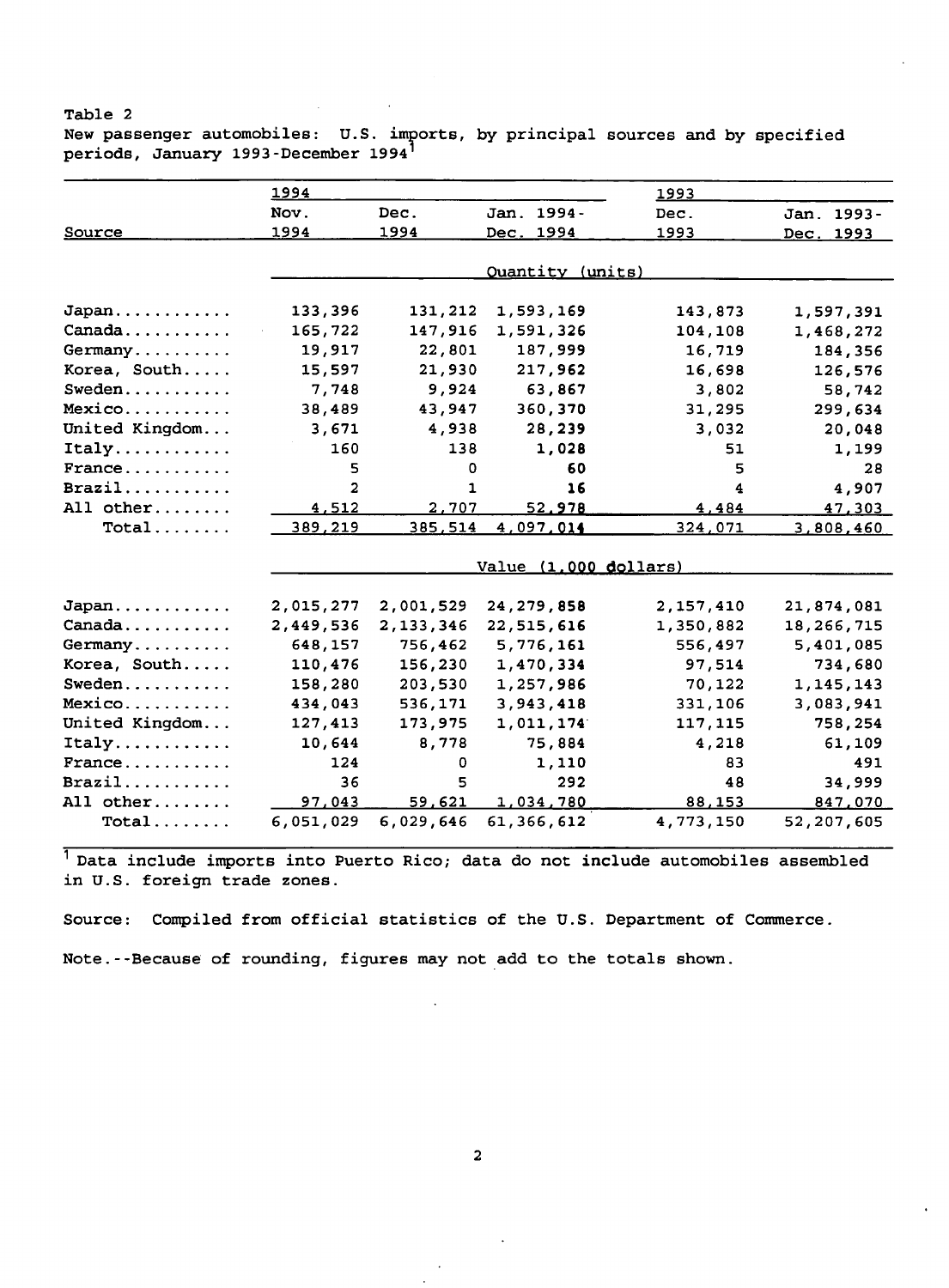Lightweight automobile  $trucks<sup>1</sup>$  and bodies and cab/chassis for lightweight automobile trucks: U.S. imports, by principal sources and by specified periods, January 1993-December 19942

|           | <u> 1994 </u> |         |                               | <u> 1993 </u> |                  |  |  |
|-----------|---------------|---------|-------------------------------|---------------|------------------|--|--|
|           | Nov.          | Dec.    | Jan. 1994-                    | Dec.          | Jan. 1993-       |  |  |
| Source    | 1994          | 1994    | Dec. 1994                     | 1993          | <u>Dec. 1993</u> |  |  |
|           |               |         | Quantity (units) <sup>3</sup> |               |                  |  |  |
| Japan     | 13,724        | 13,337  | 142,426                       | 11,251        | 123,584          |  |  |
| Canada    | 47,041        | 38,102  | 441,270                       | 27,147        | 486,063          |  |  |
| Mexico    | 3,078         | 3,841   | 39,723                        | 2,763         | 31,903           |  |  |
| All other | 90            | 409     | 3,302                         | 226           | 1,683            |  |  |
| $Total$   | 63,933        | 55,689  | 626,731                       | 41,387        | 643,233          |  |  |
|           |               |         | Value (1,000 dollars)         |               |                  |  |  |
| Japan     | 122,072       | 122,270 | 1,197,111                     | 92,529        | 992,927          |  |  |
| Canada    | 757,841       | 551,775 | 6,284,541                     | 366,642       | 6,563,600        |  |  |
| Mexico    | 58,142        | 71,612  | 648,854                       | 38,568        | 547,866          |  |  |
| All other | 4,712         | 13,498  | 102,961                       | 8,286         | 73,218           |  |  |
| $Total$   | 942,767       | 759,154 | 8,233,466                     | 506,026       | 8,176,972        |  |  |

The stimed as not over 10,000 pounds gvw.<br>
<sup>2</sup> Partially estimated, all data include imports into Puerto Rico.

3 Quantity data include complete trucks and cab/chassis, but exclude bodies.

Source: Compiled from official statistics of the U.S. Department of Commerce, except as noted.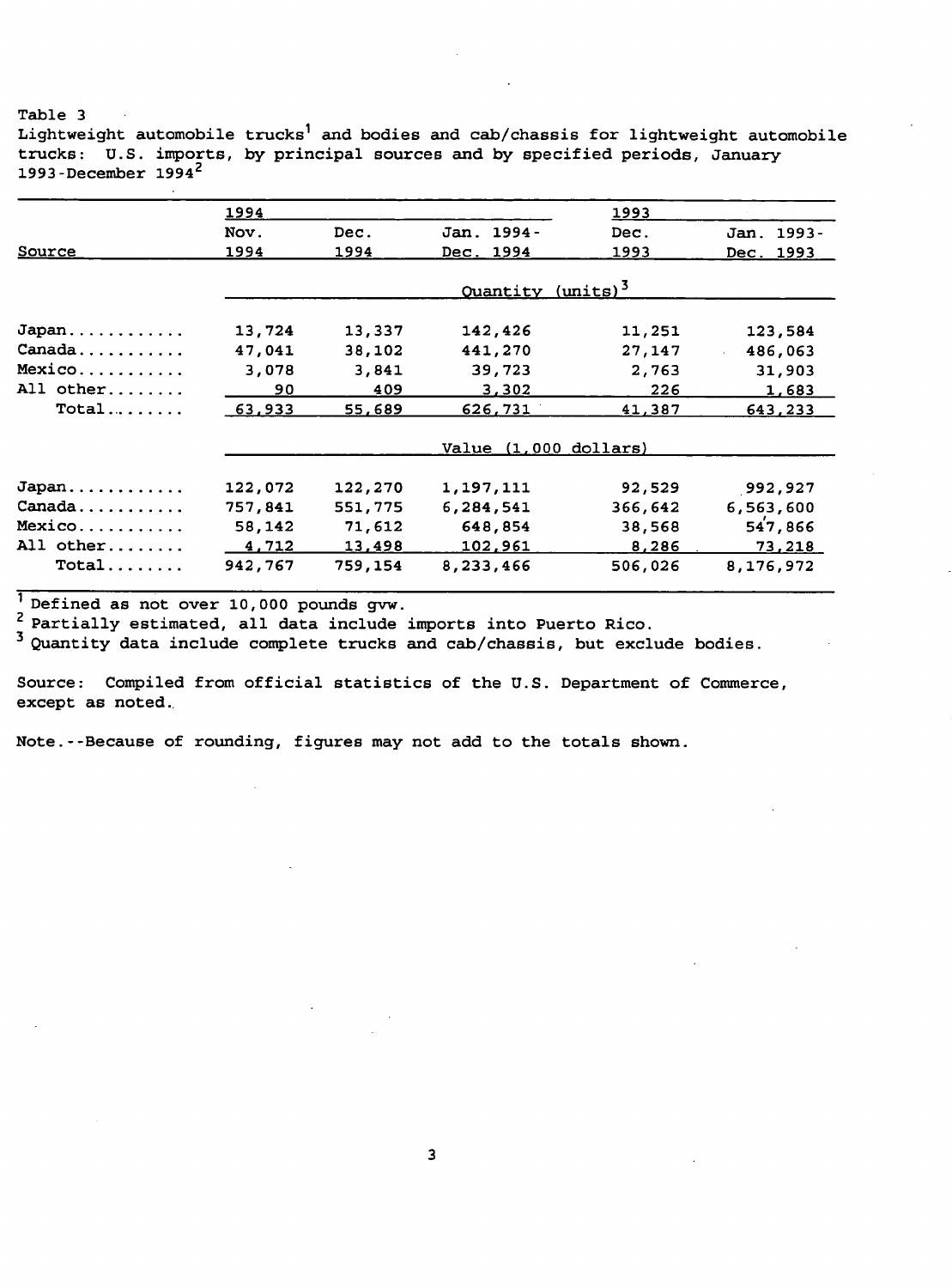New passenger automobiles: U.S. exports of domestic merchandise, by principal markets and by specified periods, January 1993-December 1994

|           | 1994      |           |                  | <u>1993</u>           |            |
|-----------|-----------|-----------|------------------|-----------------------|------------|
|           | Nov.      | Dec.      | Jan. 1994-       | Dec.                  | Jan. 1993- |
| Market    | 1994      | 1994      | Dec. 1994        | 1993                  | Dec. 1993  |
|           |           |           |                  |                       |            |
|           |           |           | Quantity (units) |                       |            |
| Canada.   | 43,818    | 34,374    | 559,513          | 36,823                | 480,909    |
| Japan     | 10,312    | 12,094    | 100,400          | 7,288                 | 56,741     |
| All other | 25,864    | 41,752    | 359,340          | 36,702                | 326,588    |
| $Total$   | 79,994    | 88,220    | 1,019,258        | 80,813                | 864,238    |
|           |           |           |                  | Value (1,000 dollars) |            |
|           |           |           |                  |                       |            |
| Canada.   | 611,279   | 498,826   | 7,478,401        | 519,585               | 6,391,545  |
| Japan     | 180,258   | 213,374   | 1,725,087        | 137,315               | 983,476    |
| All other | 391,078   | 613,370   | 5,387,627        | 583,913               | 5,100,821  |
| $Total$   | 1,182,615 | 1,325,569 | 14,591,189       | 1,240,813             | 12,475,842 |

Source: Compiled from official statistics of the U.S. Department of Commerce.

 $\sim$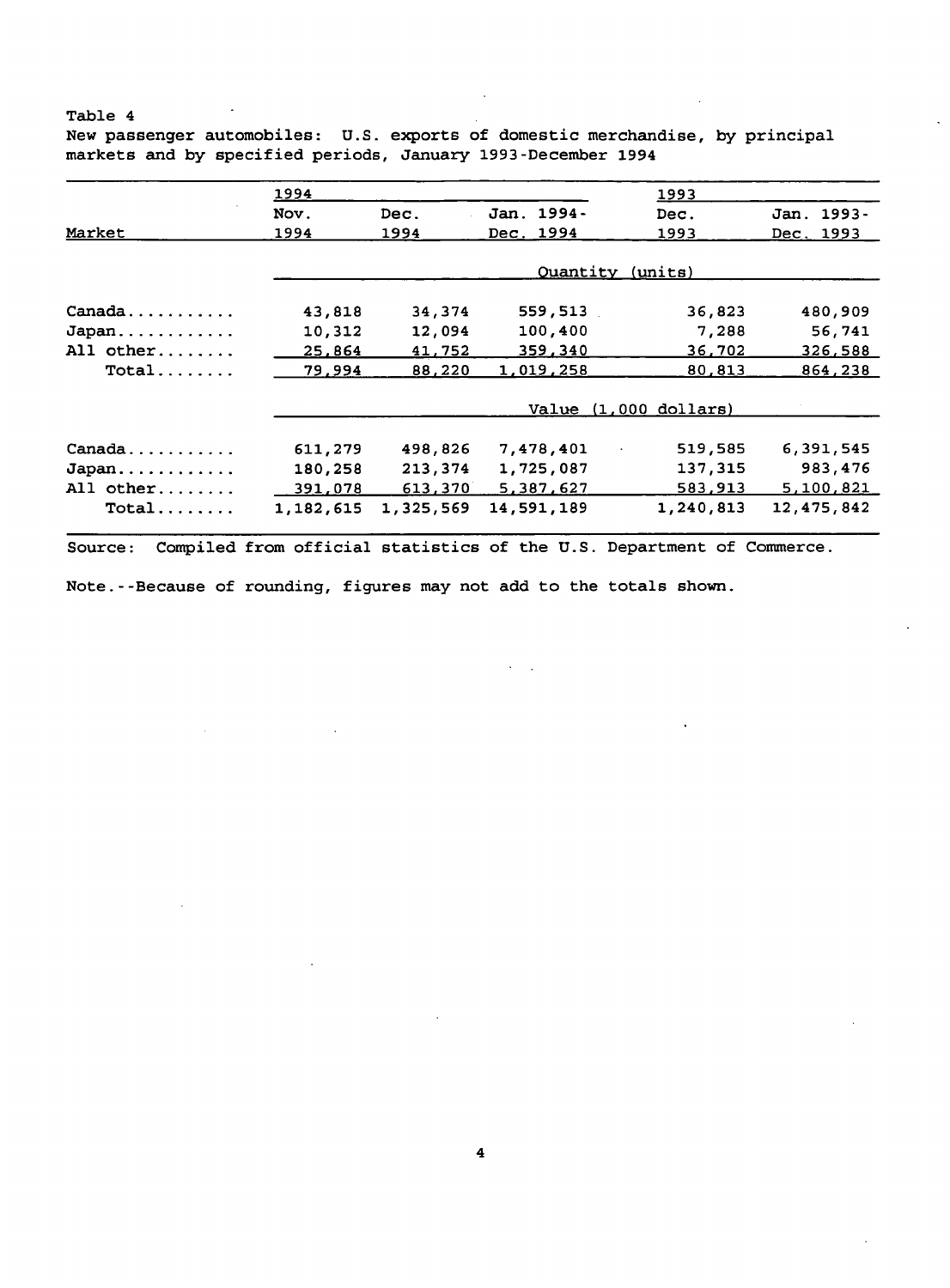Lightweight automobile  $trucks<sup>1</sup>$  and bodies and cab/chassis for lightweight automobile trucks: U.S. exports of domestic merchandise, by principal markets and by specified periods, January 1993-December 1994<sup>2</sup>

|                                  | 1994    |         |                               | 1993    |            |  |
|----------------------------------|---------|---------|-------------------------------|---------|------------|--|
|                                  | Nov.    | Dec.    | Jan. 1994-                    | Dec.    | Jan. 1993- |  |
| Market                           | 1994    | 1994    | Dec. 1994                     | 1993    | Dec. 1993  |  |
|                                  |         |         | Quantity (units) <sup>3</sup> |         |            |  |
| $Canada, \ldots, \ldots, \ldots$ | 13,627  | 13,215. | 162,088                       | 11,603  | 125,287    |  |
| All other $\ldots$               | 20,566  | 4,469   | 55,630                        | 4,995   | 34,641     |  |
| $Total$                          | 34,194  | 17,684  | 217,773                       | 16,582  | 159,929    |  |
|                                  |         |         | Value (1,000 dollars)         |         |            |  |
| Canada.                          | 177,024 | 181,941 | 2,105,804                     | 153,309 | 1,573,713  |  |
| All other                        | 45,850  | 103,394 | 714,908                       | 106,753 | 613,251    |  |
| $Total$                          | 222,875 | 285,335 | 2,821,672                     | 260,064 | 2,186,963  |  |

 $\frac{1}{2}$  Defined as not over 10,000 pounds gvw.<br> $\frac{2}{2}$  Partially estimated.

3 Quantity data include complete trucks and cab/chassis, but exclude bodies.

Source: Compiled from official statistics of the U.S. Department of Commerce, except as noted.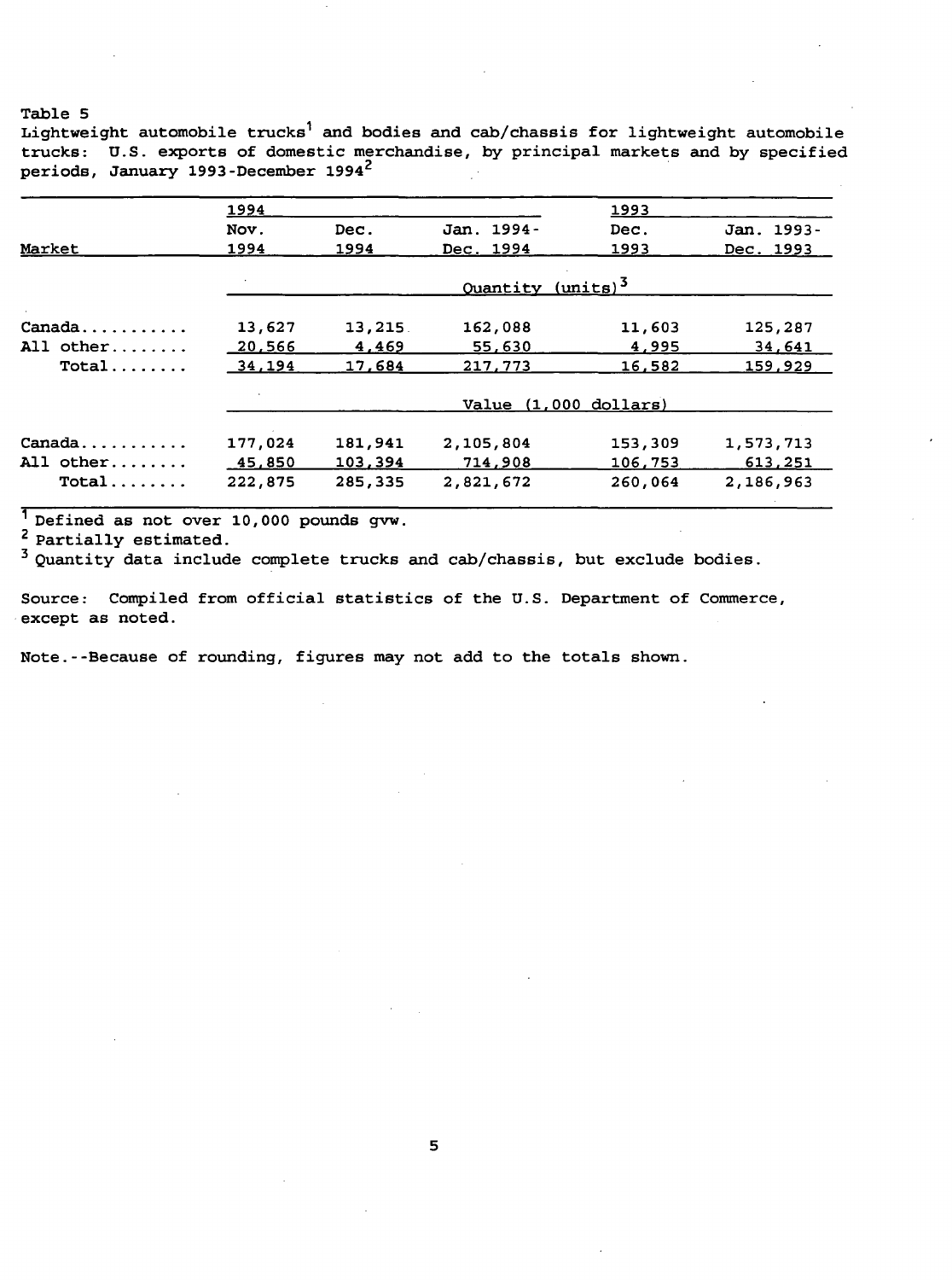New passenger automobiles: Sales of domestic and imported passenger automobiles and sales of imported passenger automobiles as a percent of total U.S. sales, by specified periods, 1994 and 1995

|                 | Sales of-                |         |                                      |         |                                             |         |                      | Ratio of import |
|-----------------|--------------------------|---------|--------------------------------------|---------|---------------------------------------------|---------|----------------------|-----------------|
|                 | Domestic<br>automobiles' |         | Imported<br>automobiles <sup>2</sup> |         | Total U.S.<br>$_{\rm sales}$ <sup>1,2</sup> |         | sales <sup>1,2</sup> | sales to total  |
| Period          | 1995                     | 1994    | 1995                                 | 1994    | 1995                                        | 1994    | 1995                 | 1994            |
|                 |                          |         | Quantity                             | (units) |                                             |         |                      | --Percent--     |
| January 468,400 |                          | 484.545 | 113,236                              | 121,910 | 581,636                                     | 606,364 | 19.5                 | 20.1            |

<sup>1</sup>Domestic automobile sales include U.S.-, Canadian- and Mexican-built automobiles sold in the United States.

2 Does not include automobiles imported from Canada and Mexico.

Source: Automotive News.

Table 7

New passenger automobiles: Price indexes, by specified periods, 1994 and 1995<sup>1</sup>

|                                    | 1994-95 |       |         | 1994-95 |       |         |  |
|------------------------------------|---------|-------|---------|---------|-------|---------|--|
|                                    | Dec.    | Jan.  | Percent | Jan.    | Jan.  | Percent |  |
| Item                               | 1994    | 1995  | change  | 1994    | 1995  | change  |  |
| Consumer Price<br>Index:           |         |       |         |         |       |         |  |
| Unadjusted<br>Seasonally           | 138.5   | 139.0 | $+0.4$  | 133.3   | 139.0 | $+4.3$  |  |
| adjusted<br>Producer Price         | 137.4   | 137.7 | $+0.2$  | 134.7   | 137.7 | $+2.2$  |  |
| Index:<br>Unadjusted<br>Seasonally | 135.9   | 136.0 | $+0.1$  | 132.6   | 136.0 | $+2.6$  |  |
| adjusted                           | 133.9   | 134.5 | $+0.4$  | 133.8   | 134.5 | $+0.6$  |  |

 $\overline{1}$  Consumer price index, 1982-1984 = 100. Producer price index, 1982 = 100.

Source: U.S. Department of Labor.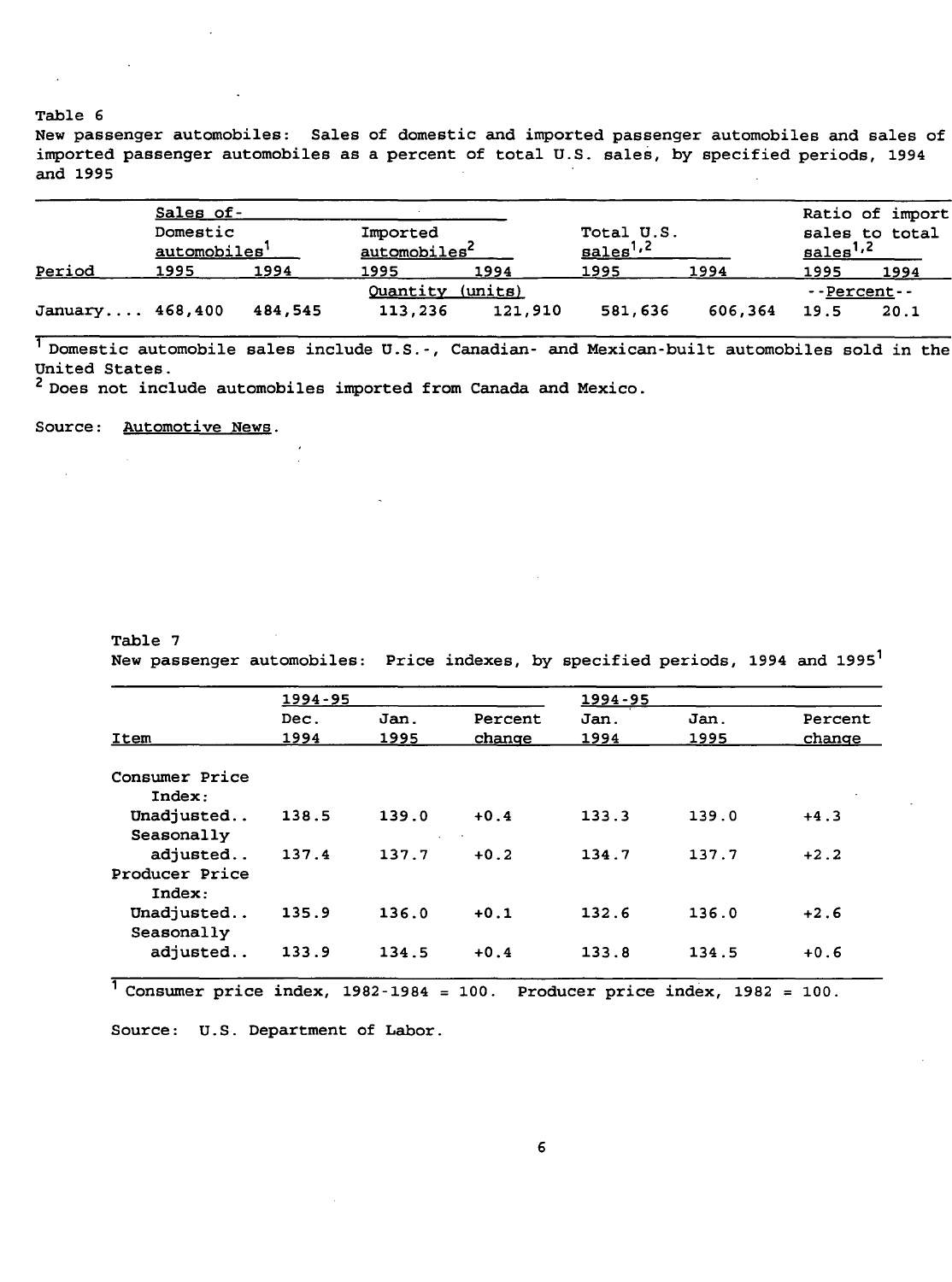New passenger automobiles: Retail price changes in the U.S. market during January 1995<sup>1</sup>

|                                                                                   | Retail price changes |
|-----------------------------------------------------------------------------------|----------------------|
| Country source/make                                                               | Jan. 1995 $(+ or -)$ |
| U.S. producers:                                                                   |                      |
| General Motors                                                                    | $+0.7$ percent       |
| $\texttt{Ford} \dots \dots \dots \dots \dots \dots \dots \dots \dots \dots \dots$ | $+0.4$ percent       |
| Chrysler                                                                          | No change.           |
| Japanese producers:                                                               |                      |
| Toyota Motors                                                                     | +0.9 percent         |
| Mazda                                                                             | No change.           |
|                                                                                   | No change.           |
| Nissan                                                                            | No change.           |
| European producers:                                                               |                      |
| Volkswagen                                                                        | No change.           |
|                                                                                   | No change.           |
| Mercedes-Benz                                                                     | No change.           |
| Korean producer:                                                                  |                      |
| Hyundai                                                                           | No change.           |

1 Average retail price change for all models.

Source: Automotive News, January 1995.

Table 9

Sales and profits (loss) on major U.S. automobile manufacturers' operations, by specified periods, 1993 and 1994<sup>1</sup>

|                                                     | (In millions of dollars) |          |          |          |  |
|-----------------------------------------------------|--------------------------|----------|----------|----------|--|
|                                                     | 1994                     |          | 1993     |          |  |
|                                                     | January-                 | October- | January- | October- |  |
| Item and firm                                       | December                 | December | December | December |  |
| Sales:                                              |                          |          |          |          |  |
| General Motors                                      | 154,950                  | 42,600   | 139,130  | 37,270   |  |
| $\texttt{Ford} \dots \dots \dots \dots \dots \dots$ | 128,440                  | 33,600   | 108,500  | 27,800   |  |
| Chrysler                                            | 52,220                   | 14,300   | 43,600   | 12,000   |  |
| Total                                               | 335,610                  | 90,500   | 291,230  | 77,070   |  |
| Profits:                                            |                          |          |          |          |  |
| General Motors                                      | 4,900                    | 1,570    | 2,470    | 1,180    |  |
| Ford                                                | 5,300                    | 1,560    | 2,500    | 719      |  |
| Chrysler                                            | 3,700                    | 1,170    | (2,500)  | 777      |  |
| $Total$                                             | 13,900                   | 4,300    | 2,470    | 2,676    |  |

Thata are for world operations.

Source: New York Times.